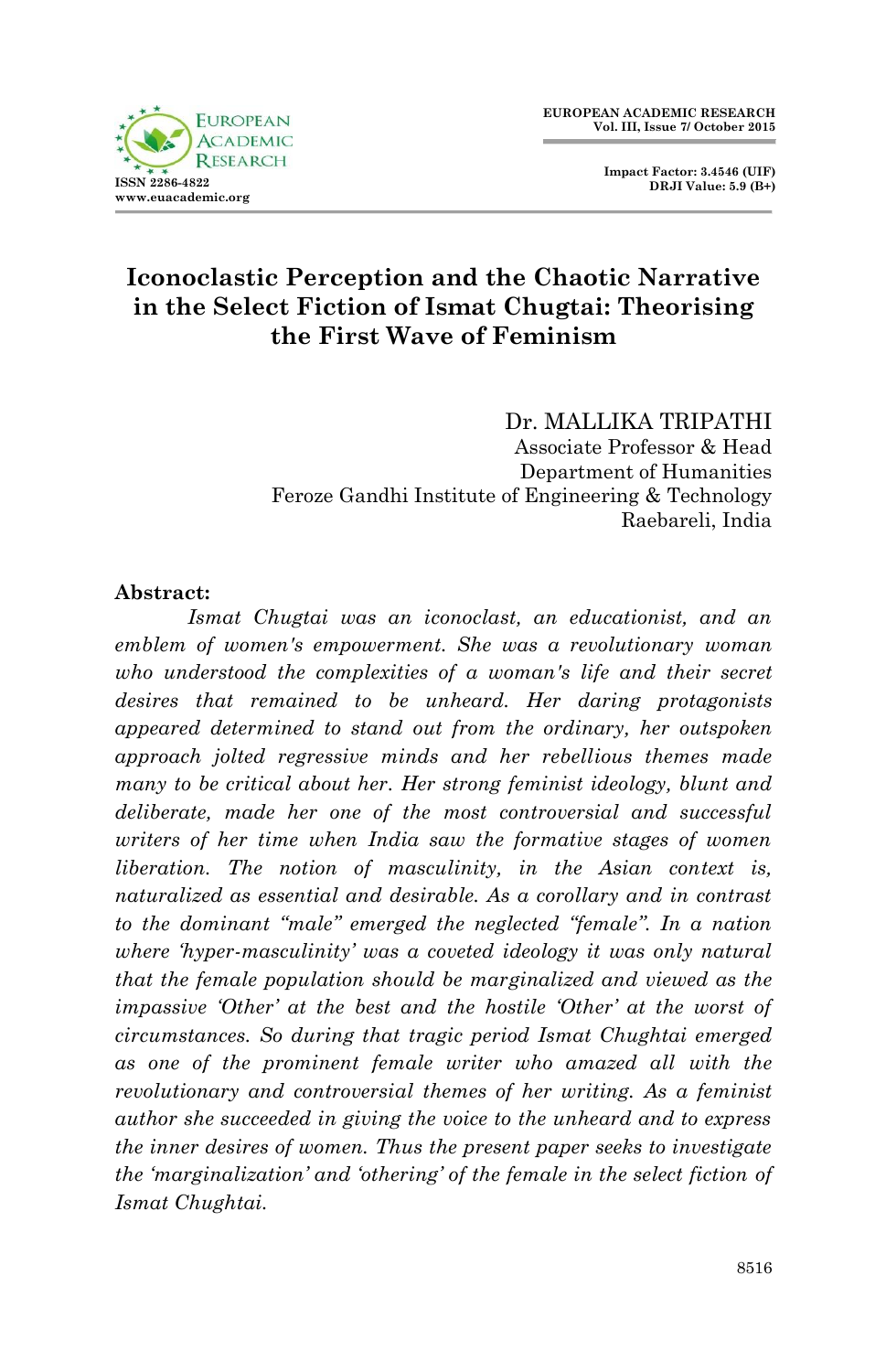**Key words:** Empowerment, Marginalised, Masculine, Survival, Women

Ismat Chughtai, a prominent name in the literary world of Pakistan has become immortal not only because of her cerebral creations but also because of the piercing revolutionary tone of her writing. She was a true icon of women's empowerment. The woman inside her was not ready to be suppressed by the prevailing patriarchal system of the society. Being a fearless crusader she supported the women through the power of her words and never underestimated the potential of women, giving a voice to their hidden desires that could never be expressed before her time. At a time when Muslims preferred to keep the ladies of the house at home she insisted on a university education and finally graduated. She initiated with her writings when "any attempt on the part of women to write poetry and fiction was viewed as intellectual vagrancy". (Naqvi Xiii)

The different phases of the Euro American Women"s Movement and the postcolonial women"s movements show how the female aspirations have been belied by the so –called legislative gains. The focus is also on the neglected factor of economic security for women in the context of religious edicts restricting co-habitation and divorce. Feminist criticism in America received a major stimulus from the civil rights movement of the 1960"s and has differed somewhat in its concerns from its counterparts in France and Britain, notwithstanding the undoubted impact of earlier figures such as Virginia Woolf and Simone de Beauvoir. A seminal work *The Feminine Mystique* (1963) was authored by Betty Friedan, who was followed by Kate Millett's *Sexual Politics* (1969) which argued that patriarchy as a political institution which relied on subordinated roles for women. In India this wave of feminism had its impact in the writings of the female writer.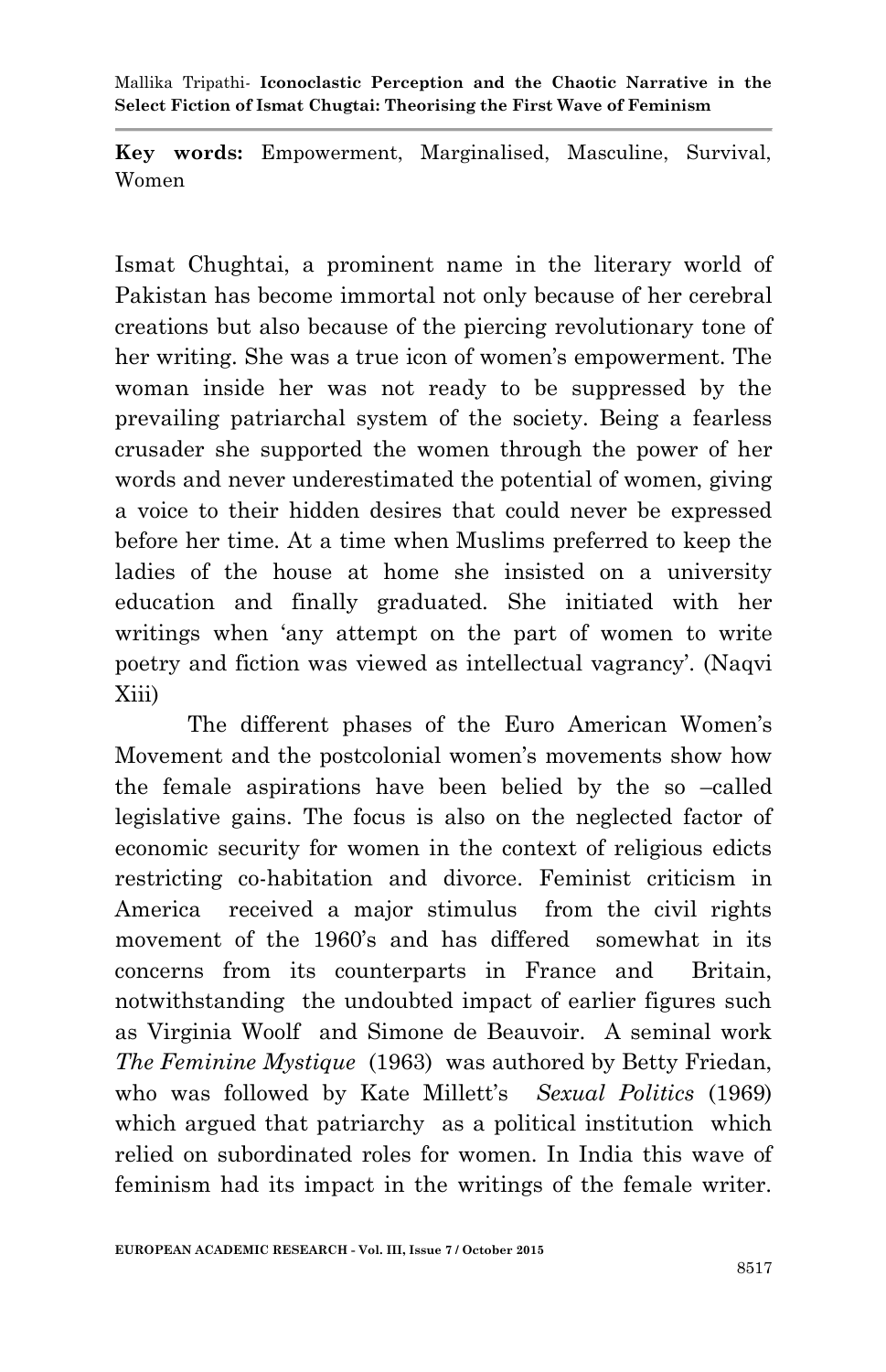Though the feminists bob and weave their threads of understanding as per their perceptions failing to give something concrete.

Ismat Chughtai was certainly the prominent author of the Progressive Writers, "the generation of Urdu writers who came of literary age and produced their most influential work between 1935 and 1955. Including Ismat, Manto, Krishan Chander, Rajinder Singh Bedi, Ahmaed Ali, Sajjad Jaheer, Rashid Jahan and others." She took her inspiration from the left-wing Progressive Writers group and in particular Rashid Jahan, who was the only woman member of the group well known for her bold, raw, transparent and ideological fiction. Thus she became an ideal figure for her because of her pungent tone and attitude. She opted for a didactic view of Literature in her writing where she sympathetically dealt with the downtrodden people and had been critical towards people of upper and middle class strata. She succeeded in providing a vivid picture of female suppression by the masculine power as the women were treated as property, objects of exchange between men to fulfil their lust. Women were "commodified as sexual creatures to serve male desire'. (Lim 817)

The notion of masculinity, in the Asian context is, naturalized as essential and desirable. As a corollary and in contrast to the dominant "male" emerged the neglected "female". In a nation where "hyper-masculinity" was a coveted ideology it was only natural that the female population should be marginalized and viewed as the impassive "Other" at the best and the hostile "Other" at the worst of circumstances. Among the common devices employed by them to advocate the veneration of masculine ideals is the method of comparative study that they apply to study man- woman relationship. Women were viewed as fragile enough to be unfit for survival in a rugged topography, competent only in domestic affairs which did not require either much labour or power of endurance, or they were equated with the antagonistic landscape serving as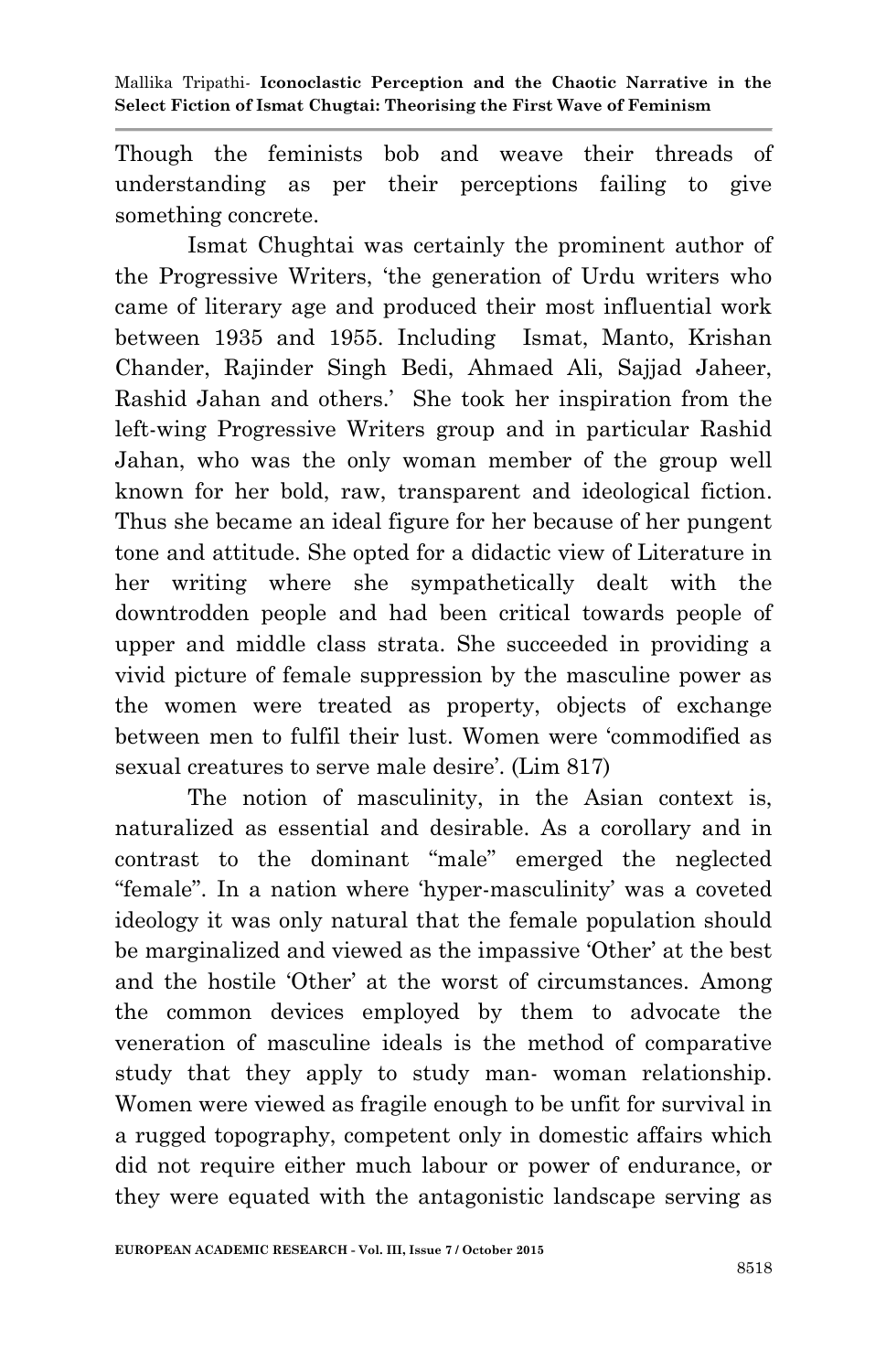impediments in the early years of present Indian history. What was overlooked was the strength that was necessary to meet the demands of the domestic front. As Ismat Chughtai was greatly influenced by Rashid Jahan she took up the responsibility of depicting the social status of middle class women in her work, their role and positioning in the society. Her fictional imagination was highly charged with humanistic thought, secularist ideology, nationalist commitment, cosmopolitan spirit, traditionalist approach, and modernist hypothesis.

In her stories Chughtai exemplifies the transformative practices of her generation and carves out a distinctive place for herself with respect to the subject matter, narrative, style and authorial identity. Her stories are meaningful text with important qualities in varying degrees, approaches, and are serious commentaries on life and society. Her stories express her deep commitment to Indian Fiction in terms of the text. An objective analysis of her fictional pieces reveals that they cover "philosophical and religious beliefs, historical developments in Indian sociological settings, and its cultural transformation". Though she is well known, read and loved among Urdu writers but to her tragedy she is not very popular among non-Urdu readers. Her revolutionary creations have been translated into English to make it available for non Urdu readers and as a result now a substantial body of her work is available in English in three recent publications by Tahira Naqvi that includes The Crooked Line ( Tehri Lakir; Oxford: Heinemann, 1995), The Quilt and Other Stories(Riverdale-on- Hudson, NY: Sheep Meadow Press, 1994), and The Heart Breaks Free and The Wild One ( New Delhi: Kali for Women, 1993).

*The Quilt and Other Stories* is a wonderful collection of fifteen of Ismat Chugtai's popular stories. In this collection nine stories are translated by Tahira Naqvi and the rest by Syeda S. Hameed. *The Quilt* remains to be the most popular and controversial story out of this collection. It became controversial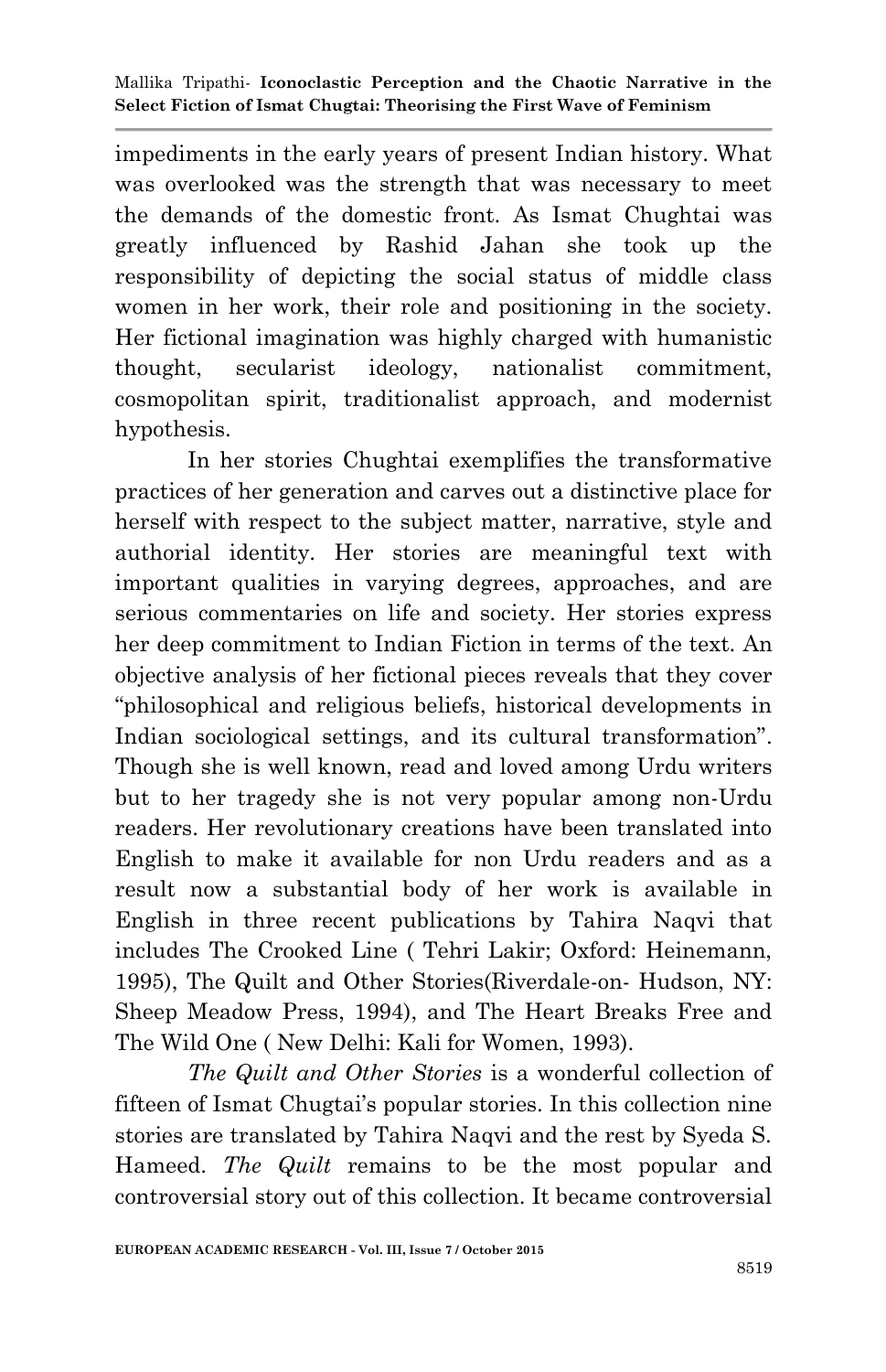because of the unnatural depiction of Lesbian theme for which Ismat Chughtai was forced to face a trial for obscenity. *The Quilt* vividly sketches the desires of a female protagonist who tries to gratify her lust in the company of a female aid. The author has succeeded in gaining the sympathy of readers by providing a lively picture of her loneliness and the tragedy of her married life where she remained completely ignored by her husband who appears to be more interesting in "young, fair and slim-waisted boys'. The Begum feels forced to spend sleepless nights in the absence of love that culminates in her tragic union with Rabbo, her maid, "Rabbo used to sit by her side and scratch her back for hours together – it was almost as if getting scratched was for her the fulfilment of life's essential need. In a way, more important than the basic necessities required for staying alive.' (10) The depiction of lesbian relationship in order to gratify the lust of a woman has various facets as it brings out the revolutionary tone in her writing where she is not ready to make a compromise with her monotonous life and refuses to surrender to the patriarchal system that expect females to act as Devi and to be an emblem of sacrifice. Here she dares to come out of the ancient confinement to get her desires fulfilled. "Lesbian", as the term itself denotes the homosexual relationship, specifically the sexual relation between two females. So she goes beyond the set boundaries of society to get physical satisfaction. In this story one can see "the late colonial experiment around same – sex desire in motion."

Now what we need to remember here is that the relationship started not because of choice but because of necessity as it was the only remedy to the loneliness of the Begum who felt isolated and deprived in the huge mansion. The Nawab never paid attention to the sexual gratification of his wife rather used her as a Showpiece to be decorated in the house. So the Begum finally tried to search for satisfaction in others rather than developing a suicidal tendency. Analysing it from a liberal perspective there appears to be nothing wrong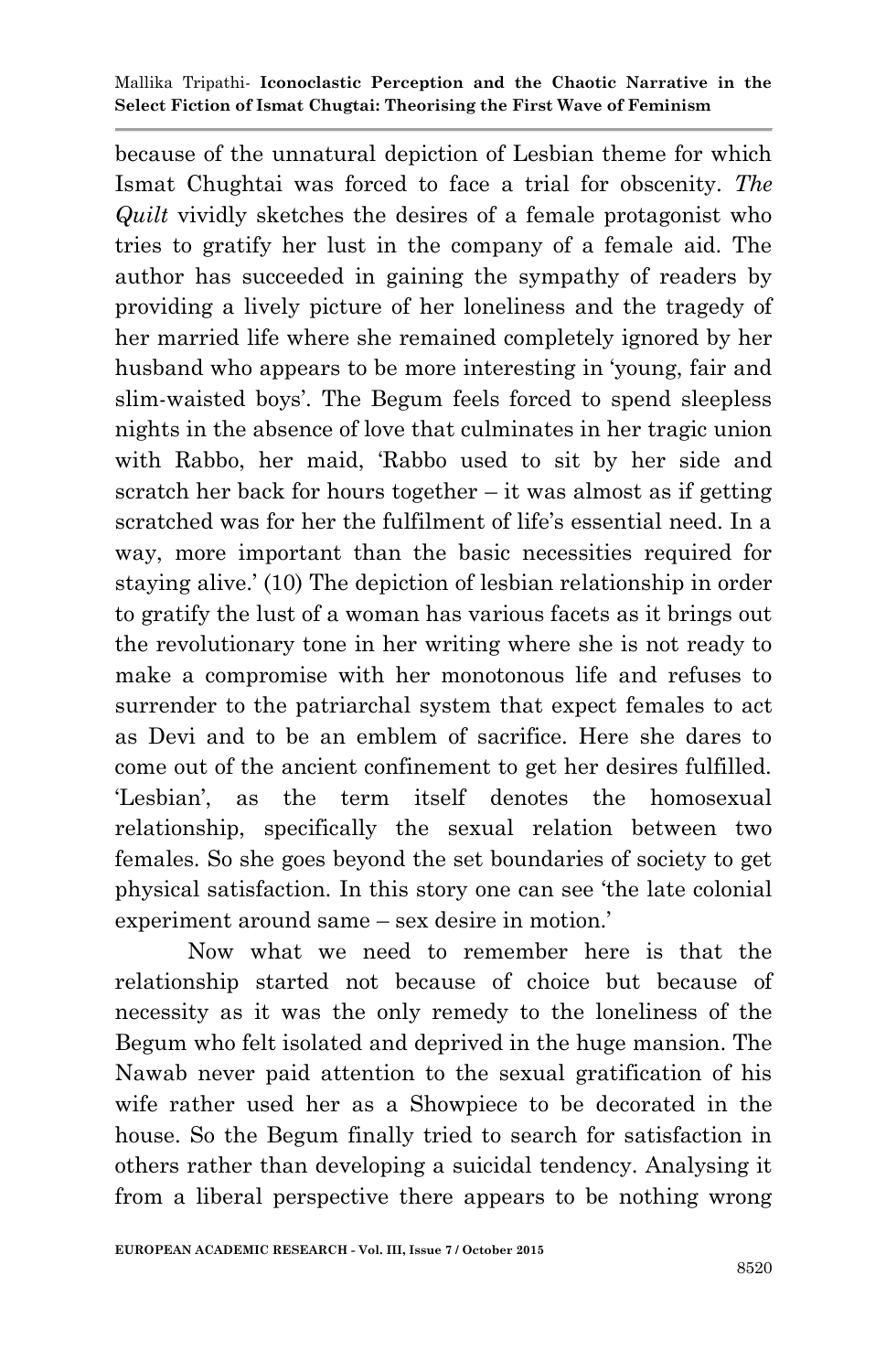but then it certainly does not augment to the dictates of Patriarchy. Unlike The Quilt', 'Sacred Duty' is an engaging story that depicts another universal, parental reaction to a mixed marriage here between a Muslim man and a Hindu woman. The story humorously deals with a real and difficult situation that not only persists in India but also abroad.

In another story of Ismat Chughtai, "*The Rock"* we again come across a ghastly fact of miserable existence of women where they are merely used as objects for the sexual gratification of men. Here in this story we see a nameless male protagonist who treats women as an inferior creature meant to satisfy the lust of men. He keeps on experimenting with women to satisfy his lust and other needs. He switches from one to another woman just to turn them to a perfect housewife and to fulfil his physical needs. He looks at them with come-hither eyes and after exploiting them as per his needs, moves ahead. After leaving his first wife for another woman i.e. Shabnam who 'swayed like an intoxicated female serpent' he again feels dissatisfied and then starts searching for another to use her as a sex toy. Nothing succeeds in fulfilling his burning desires as he keeps on searching other options. In the process of the same he comes across an Egyptian dancer and feels like swallowing her with his eyes as the narrator confesses that, "Bhaiya"s hungry eyes crawled over her body like scorpions.' (89) Thus the story gives a tragic picture of men"s lustful behaviour and the sufferings of females in a male dominated society.

*"Lingering Fragrance"* (Badan Ki Khushboo) is again a marvellous story that depicts another sordid side of human society. It gives a bitter picture of social setup where females themselves remain instrumental in the sufferings of other females as in this story we see the employment of poor village girls in the hawelis of affluent to train their young Nawabs for the sexual complexities. The young girls are manipulated to provide sexual service to the youngsters of rich and on top of it is all done under the supervision of females. It is sarcasm on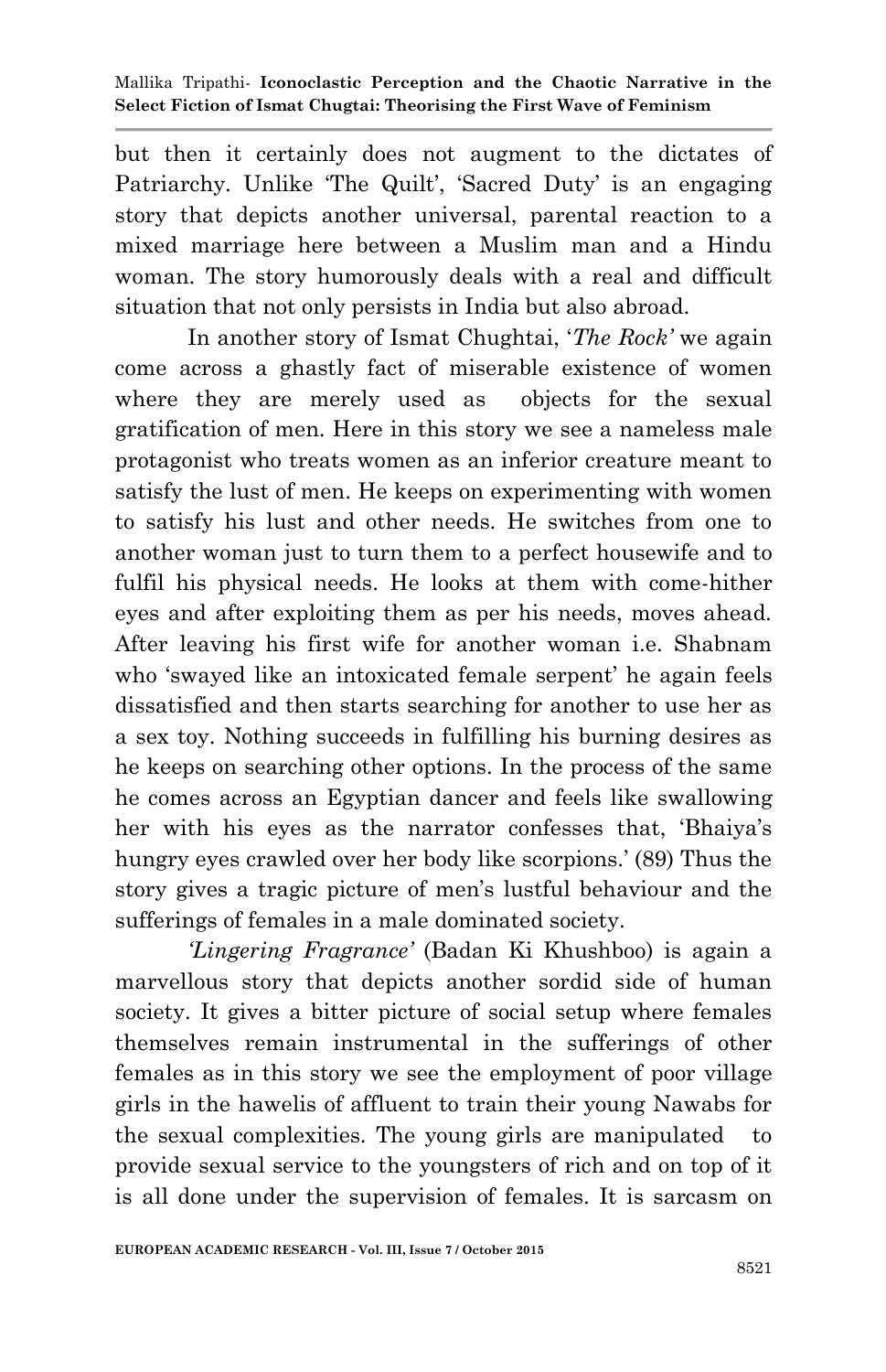the idea of sisterhood propagated by some feminists. The readers feel shocked to come across a social setting where "women are turned into commodities totally disposable, totally dispensable, to be used and discarded." (Kudchedkar 5) One who fails in her task is not worth of staying at mahal. Chhamman the protagonist of the story revolts against the existing system of concubinage and decides to marry Haleema whom he accepted for sexual services under pressure. With this decision the wheel of fortune changes for him and he is also dispelled from the mahal to lead a miserable life. We witness the inhuman acts at its peak where goodness is not only suppressed but also forced to suffer. It is truly said about the writings of Chughtai that 'Many of Chughtai's short stories, some of her best nonfiction, and her novels are invested with the kind of power given to words that shred, tear and rip."

"One is not born, but rather becomes a woman", this statement of de Beauvoir appears to be true in context with all the women characters of Chugtai"s work including Chughtai herself. Since childhood girls get trained in such a way that they come out as a perfect woman ready to sacrifice herself at the altar of life. In another tragic story of Chughtai entitled "*Tiny"s Granny*", we come across the hypocrisy of the society as we witness the sexual exploitation of little poor girls by upper class people who take them as an object to be played and thrown. The protagonist of the story dies at the end while cursing the entire world, "she showered continuous abuse upon the world". (129). The tragic end forces the readers to contemplate over the cruelty of men who remain instrumental in the miseries of women, "On Judgement Day….(Granny) burst into the presence of God the All –Powerful and All- Kind….and God, beholding the degradation of humanity, bowed his head in shame and wept tears of blood" (129). We notice here that female sufferings are more emotional than physical and this connection between women and emotion is customarily associated with the masculine notions of the female what is also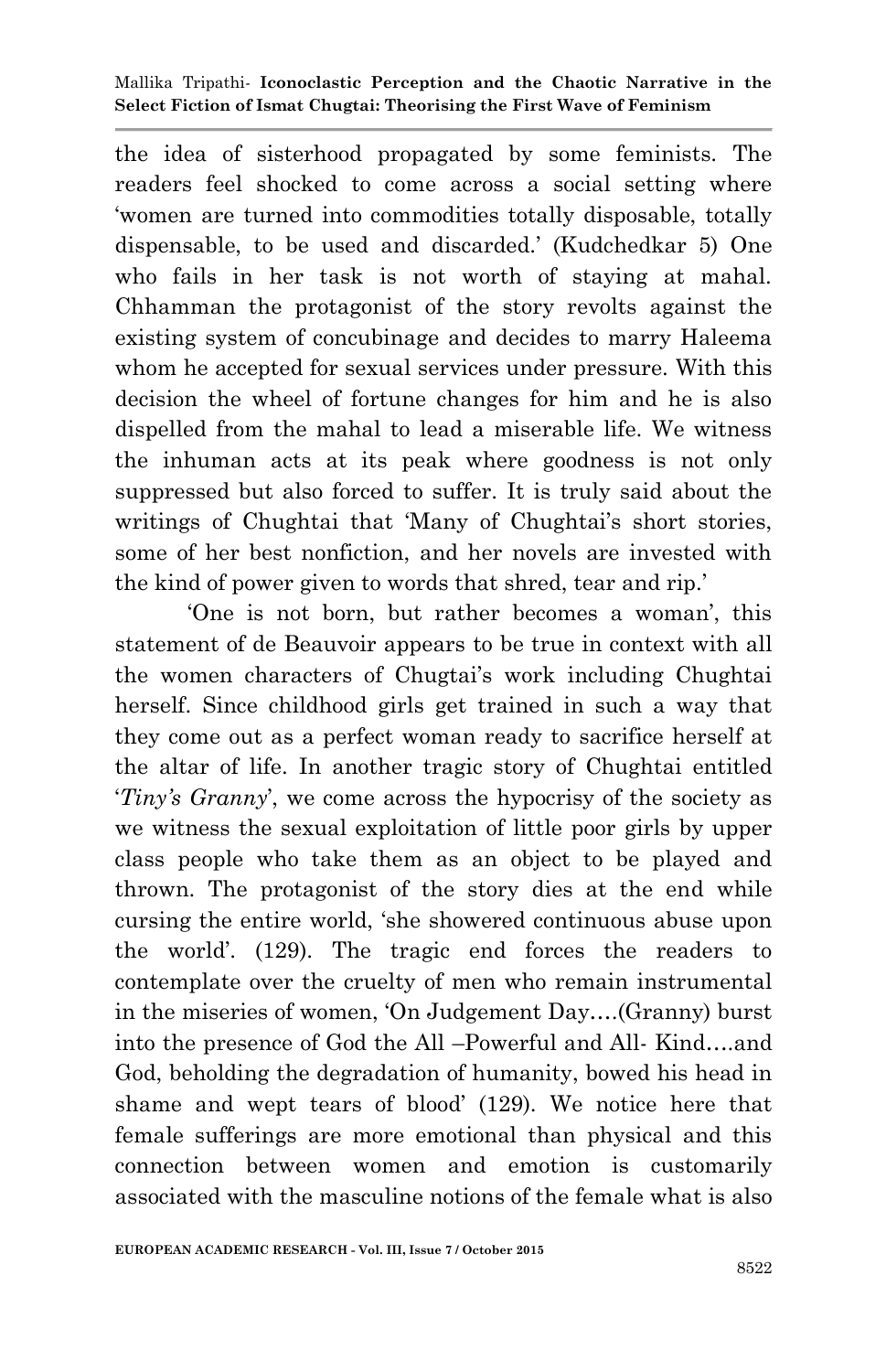worth noticing in a Chugtai story is how in the guise of a woman"s suffering she actually propagates the superiority of masculine power. What is a difficult task for a woman is only a fringe of the troubles. Moreover, such pictures of women also show them to be dependent on men – both emotionally and in terms of sharing of physical toil. They are the ones who stand at the receiving end while men are the "givers" of love, care, shelter and security to the women, even if they come at the cost of their own lives

This volume also includes *"The Veil," "Kallu," "Choti Apa," "The Mole," "By The Grace Of God," "Poison," "A Pair of Hands," "Bichu Phupi*" and "*Scent of the Body"*. Most of these stories show "the mix of social commentary focusing on some aspect of Muslim family life…" Anita Desai in her Preface to the book characterizes Ismat as "a truly liberated soul, as someone who is both inside and outside traditional culture and consequently able to depict it both sympathetically and critically." She felt the needs of women, read their mind and understood the tortures they had to undergo and that was the point where she grew rebellious not only in her theme but also in her tone. She had a magical power with which she succeeds in seducing us to believe the naked truth of her writing. We get so involved that we sympathise with those characters even when "they do not compel our intellectual conviction or belief."

"Ismat Chughtai was nothing if not bold". She was seen as a crusader who wilfully desired to disturb the civil. In the words of Geeta Patel, " Writer after writer, friends, relatives, companions, attested to her remarkable obstinate demand to disturb the civil, to disrupt the idea that constituted civility, to upend the notions that gave force to how women ought to be. As a supplicant asking for our attention, she was ironic, playful, moving, funny, cutting, witty, she spoke to desire and grief, but rarely succumbed to propriety. As a supplicant who grounds stories of her life with a call to Ghalib, one of the most complex, subtly lyrical writers in the world, Ismat Chughtai audaciously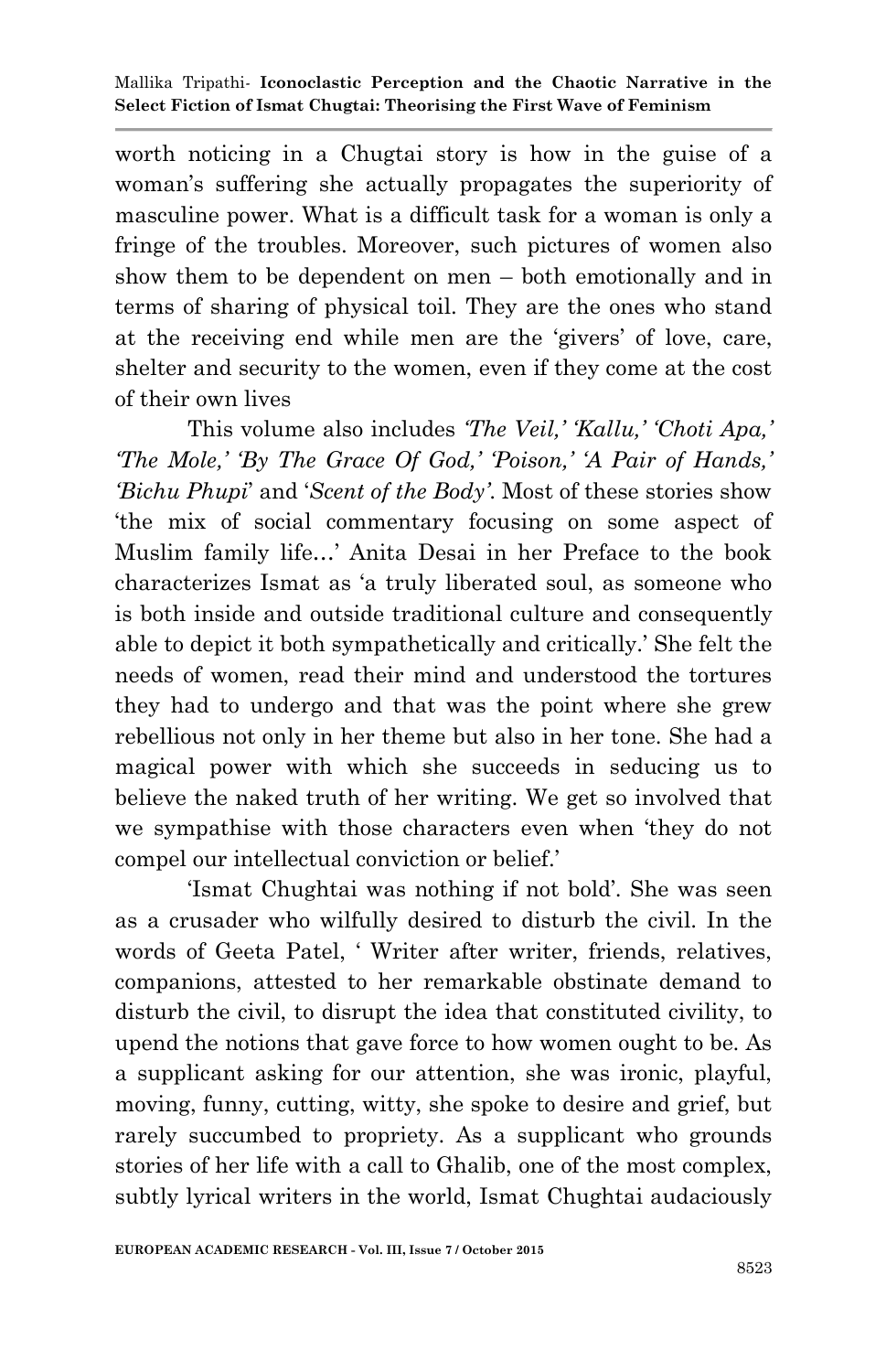insists on a place for herself in the annals of Urdu writing, in the canon of of Urdu literature." She played with writing taking it as a tool to attack the uniform civil code and in that process nothing could stop her daring soul. She questioned the patriarchal system and refused to follow the set norms. She wanted women to come out of their confinement to cherish the hues of life. She could not see the miseries of women and decided to rebel in her tone and attitude, "…so many of Chughtai's stories are disturbing, and seem to offer a naked, painful, prurient glimpse into the world of women." Chugtai gives subjective interpretation to the events and inscribes the socio-cultural, philosophical, political and empirical specificities. She presents Indian culture and tradition in her stories, and combines the worlds of reality, fantasy and universality of human knowledge depicting the bitter truth of human society. The universality of her themes makes her immortal where she paints a terrific picture of tragic women who are still treated as inferior to men in spite of the hollow talks of women empowerment. We remember her more as a crusader than as a writer as she succeeds in bringing us close to the traumatic miseries of women that often remain unheard in the complexities of life. We salute her for the daring spirit with which she revealed the blood stained lives of countless who struggle to make their way amidst the darkness of life.

## **WORKS CITED:**

- 1. Beauvior, de. Introduction. The Second Sex. By Beauvoir. Trans and ed. H.M. Parshley. 1949. Harmondsworth: Penguin, 1982. 13-29 Print.
- 2. Beauvoir, Simone de, The Second Sex, NY: Vintage Books, 1974, 301, Print.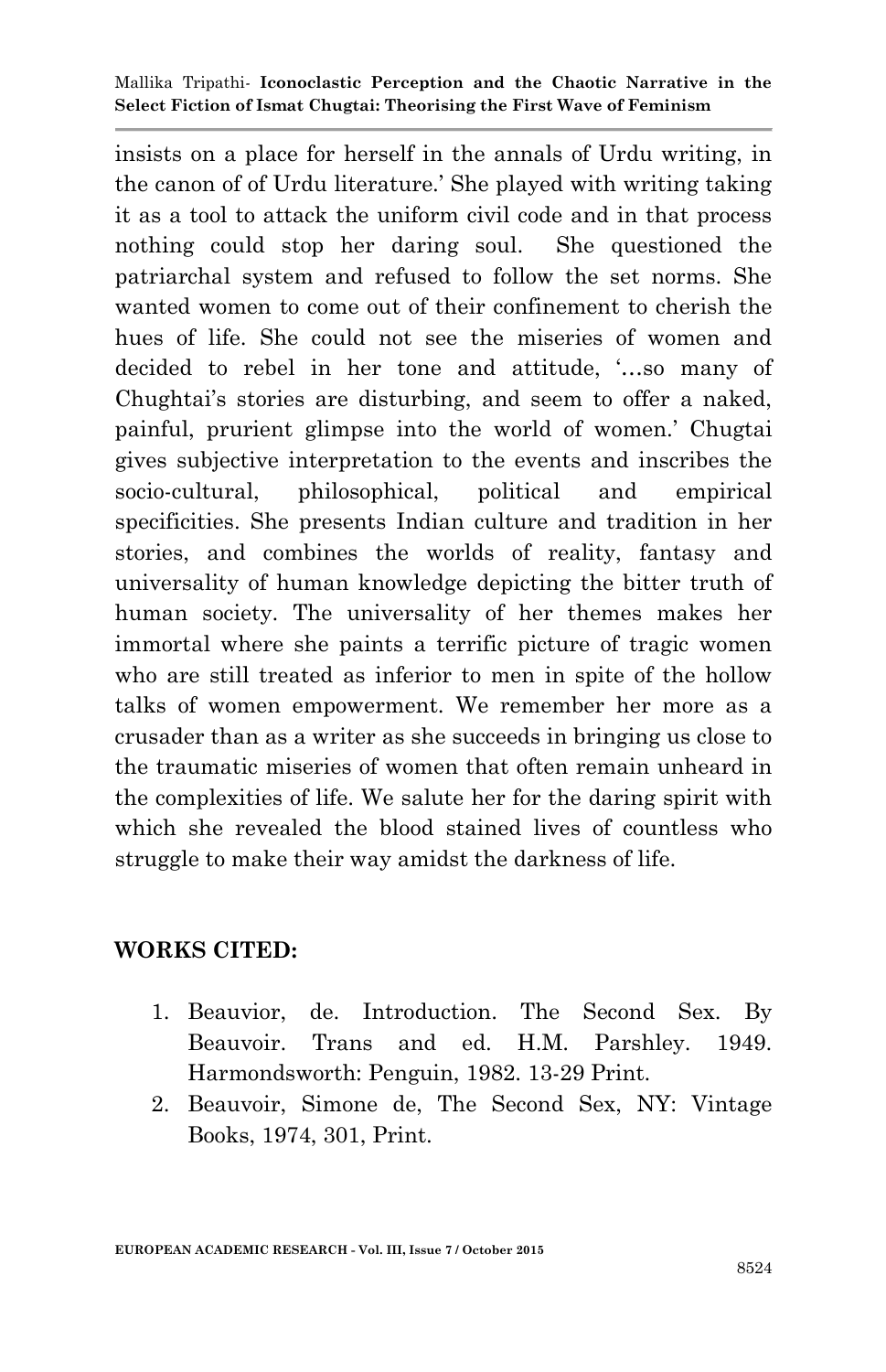- 3. Flemming, Leslie A. "Out of the Zenana: New Translations of Ismat Chughtai"s Work, Review Article, The Annual of Urdu Studies, 200-207. Print
- 4. Patel, Geeta, An Uncivil Woman: Ismat Chughtai, A Review and an Essay, The Annuals Of Urdu Studies, 350-351, Print
- 5. "Lingering Fragrance." Trans. Syeda S. Hameed. A Chughtai Collection. Trans. Tahira Naqvi and Syeda S. Hameed. New Delhi: Women Unlimited, 2004. 190-224. Print. Rpt. Of The Quilt and Other Stories, The Heart Breaks Free & The Wild One. 1990, 1993
- 6. "The Quilt" Trans. Syeda S. Hameed. A Chughtai Collection. Trans. Tahira Naqvi and Syeda S. Hameed. New Delhi: Women Unlimited, 2004. 7-19. Print. Rpt. Of The Quilt and Other Stories, The Heart Breaks Free & The Wild One. 1990, 1993
- 7. "The Rock." Trans. Tahira Naqvi. A Chughtai Collection. Trans. Tahira Naqvi and Syeda S. Hameed. New Delhi: Women Unlimited, 2004. 73-90. Print. Rpt. Of The Quilt and Other Stories, The Heart Breaks Free & The Wild One. 1990, 1993
- 8. "Tiny"s Granny." Trans. Ralph Russell. Contemporary Indian Short Stories. 1959. New Delhi: Sahitya Academy, 1984. 117-129, Print, Ser. I.
- 9. Kudchedkar, Shirin. "Feminist Voices from India and Canada." Feminist Spaces: Cultural Readings from India and Canada. Ed. Malashri Lal. New Delhi: Allied, 1997. 1-10
- 10. Naqvi, Tahira. Introduction. A Chughtai Collection By Ismat Chughtai. Trans. Tahira Naqvi and Syeda S. Hameed. New Delhi: Women Unlimited, 2004. Vii-xxii. Print. Rpt. Of The Quilt and Other Stories, The Heart Breaks Free & The Wild One. 1990, 1993.